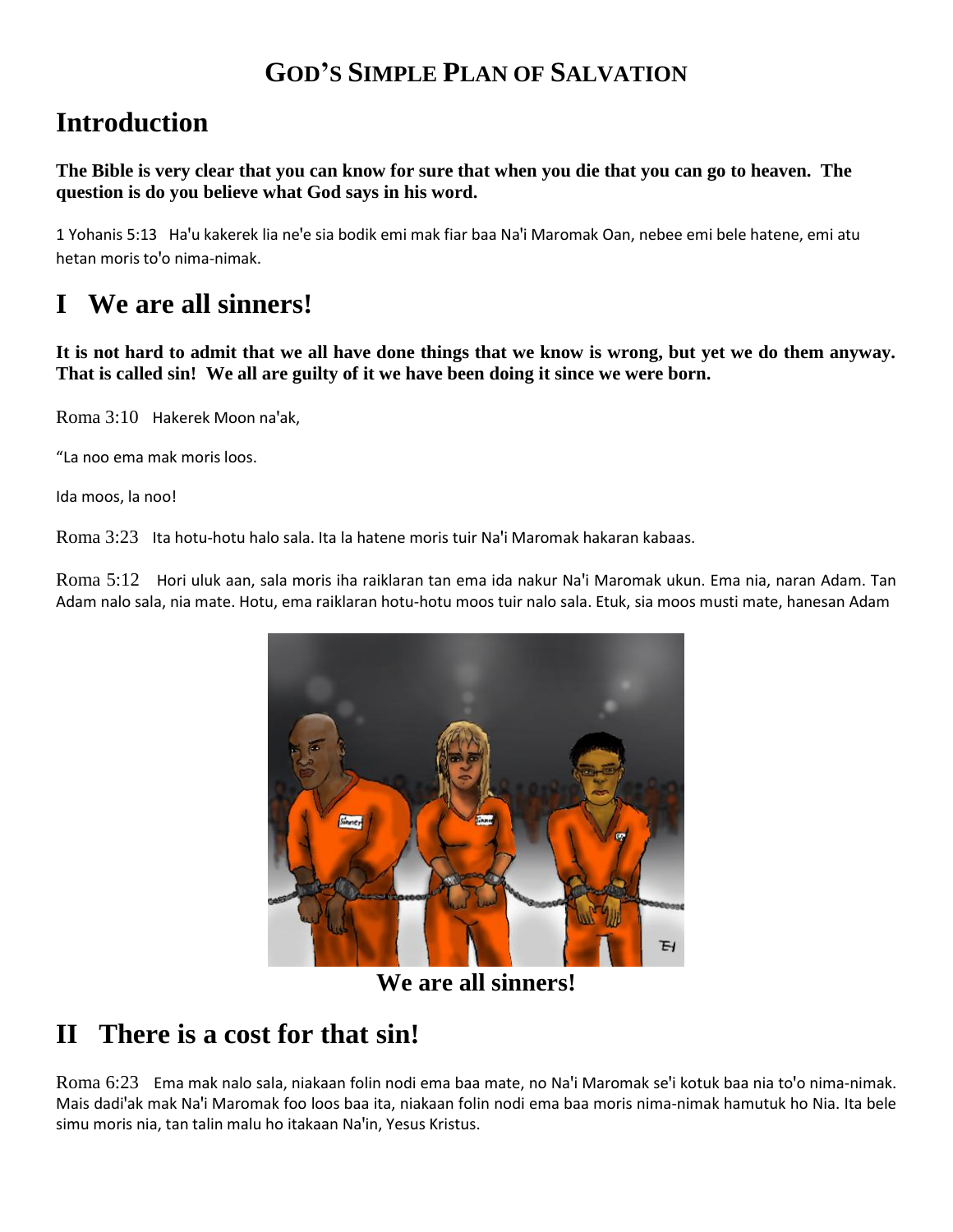Lia Raiklaran Falu Fila 21:8 Mais, ema seluk sia atu kona soe baa tasi ha'i fatuk lobot mak laka la nakotu. Sia mak, ema ta'uk teen, ema mak se'i kotuk baa Yesus, ema lisan aat, ema mahalo lia kfo'er, ema maho'o ema, ema mak lo'u-sudur baa ai'oi lulik, ema mak nakneko ema, no ema tolek teen. Sia hotu-hotu atu kona kastikar soe baa tasi ha'i nia. Kastikar nia naꞌak 'Mate Dala Rua.' " Yohanis nobun kota Yerusalem foun

Lia Raiklaran Falu Fila 20:11-15 Nunia hotu, ha'u ktitu-karee habesi aan fatin mutin boot ida. Na'i Maromak nabesi aan baa. Sarebak, raiklaran no lale'an nalai karin, to'o lakon mohu la bele haree tenik.

12-13 Hotu, ha'u ktitu-karee ema mak mate ti'an sia, ki'ik-boot hotu-hotu nariik se'i oin baa habesi aan fatin nia. Ema mak mate iha rai maran, iha tasi, no ema seluk nosi matebian fatin nariik se'i oin baa habesi aan fatin nia. Hotu, Na'i Maromak naruka loke hakerek ida atu leno siakaan hahalok hotu-hotu. Hotu, Na'i Maromak nakotu siakaan lia ida-idak, tuir siakaan hahalok iha hakerek nia. Hotu, Na'i Maromak naruka loke tenik hakerek ida seluk, nodi leno ema naran mak atu moris no Nia to'o nima-nimak.

14-15 Ema mak naran la noo iha hakerek nia, kona kastikar soe baa tasi ha'i laran. Nunia hotu, la noo mate ona. Matebian fatin moos la noo ona, tan ema hotu-hotu mak naran la noo iha Na'i Maromak hakerek nia, kona soe baa tasi ha'i laran ti'an. Kastikar iha tasi ha'i laran nia, ne'e na'ak, Mate Dala Rua.

# **III Christ died for our sins.**

Roma 5:6 Niakaan dadomin nia, nune'e: natoon baa oras ita ema maksalan la bele halo sa-saa, Na'i Maromak boi leet ti'an atu solok Kristus mai, nebee mate bodik ita.

Roma 5:8 Mais Naꞌi Maromak dadomin lahoos nunia. Tan oras ita sei halo sala bei-beik moos, Kristus mate selu nola ita ti'an.

Roma 14:9 Kristus mate hotu moris nikar atu dadi Na'in bodik ema mak mate no ema mak sei moris.

Roma 6:23 Ema mak nalo sala, niakaan folin nodi ema baa mate, no Na'i Maromak se'i kotuk baa nia to'o nima-nimak. Mais dadi'ak mak Na'i Maromak foo loos baa ita, niakaan folin nodi ema baa moris nima-nimak hamutuk ho Nia. Ita bele simu moris nia, tan talin malu ho itakaan Na'in, Yesus Kristus.



**Christ died for sinners!**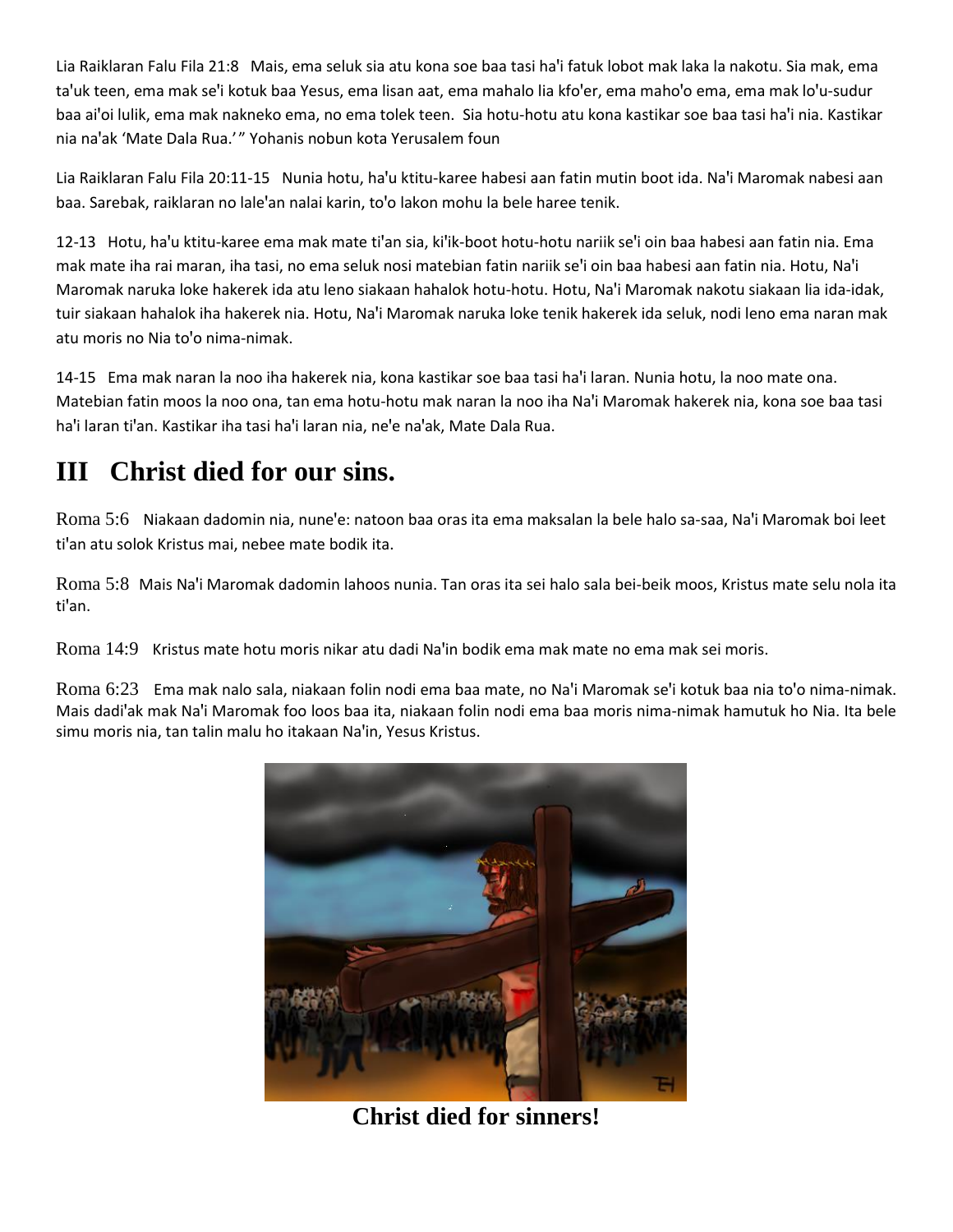## **IV Salvation is a free gift, not by good works. You must take God's word for it, and trust Jesus alone!**

Salvation is trusting and receiving Jesus Christ as your Savior. It's trusting in the fact that Jesus Christ died on the cross of Calvary to pay for your sins! It's realizing there is absolutely nothing whatsoever you can do to save yourself and *completely* trusting in Jesus Christ to save you! It's not any church that saves. It's not any baptism, not good works, not sacraments, not repenting, not praying through, not living a good life — IT'S NOT ANYTHING YOU CAN DO!

Kristus Klosan Lian 4:12 Iha raiklaran tomak, la noo dalan seluk mak bele sori ita nosi sala. Dalan mesak dei! Ne'e, mak Yesus. Kalo lahoos Nia, la noo seluk mak bele sori ita."

Efesus 2:8-9 Ita hetan moris tan Na'i Maromak laran di'ak, lahoos tan itakaan hahalok di'ak. Ita hetan, tan Na'i Maromak foo loos baa ita. Tan lia nia, la noo ema ida mak bele ibun boot na'ak, "Na'i Maromak sori ha'u, tan ha'ukaan hahalok di'ak."

Titus 3:5 Nia sori ita, lahoos tan ita harui aan halo lia di'ak, mais tan Nia nadomi ita. Nia fasi mohu itakaan salan no nafou itakaan moris nodi Kmalar Lulik.



## **V We must put our faith and trust in Christ in order to be saved.**

Roma 4:24 mais bodik ita hotu! Na'i Maromak moos nafoli ita na'ak, ema loos, surak ita fiar baa Nia mak nalo itakaan Na'in Yesus Kristus moris nikar nosi mate.

Roma 10:9-10, 13 Kalo o katak sain modi ibun du'uk ma'ak, 'Yesus Kristus, ha'ukaan Na'in,' no fiar modi neon no laran ma'ak, Na'i Maromak nalo Yesus moris nikar ti'an nosi mate, Na'i Maromak nanis sori o nosi okaan salan. 10Kalo fiar modi neon, Na'i Maromak nanis naloos o. Kalo katak sain modi ibun ma'ak, 'Yesus Kristus, ha'ukaan Na'in', Na'i Maromak nanis sori o nosi okaan salan. Ita hatene lia nia tan Hakerek Moon na'ak, "Ema hotu-hotu mak nusu tulun baa Na'i Maromak, Nia nanis sori sia